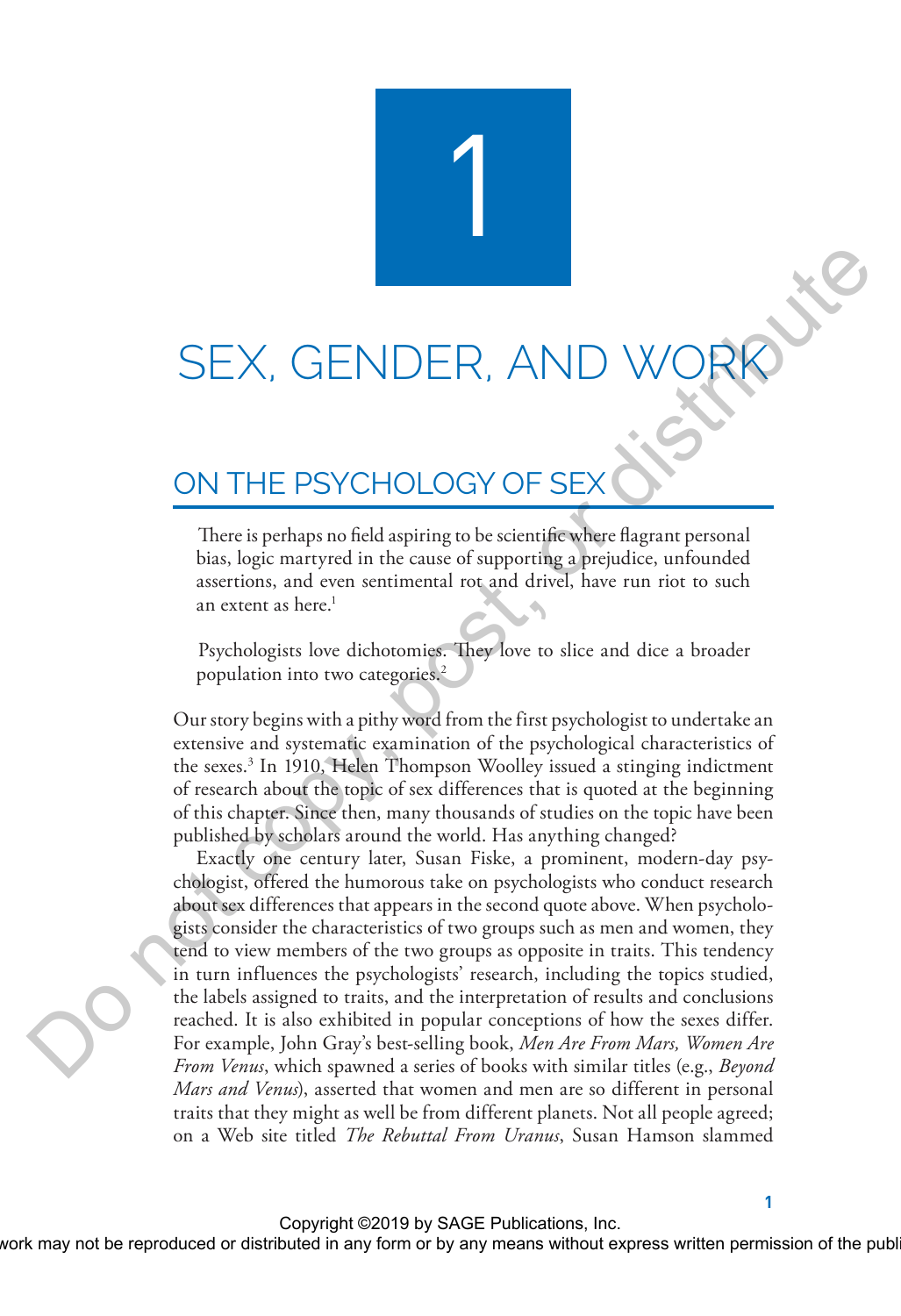Gray's book as "a sexist, patronizing, male-centered invective which does little more than perpetuate long-held negative gender stereotypes." However, even if psychologists and other observers are predisposed to believe that sex differences in personal traits are prevalent, this does not necessarily mean that sex differences are absent. Moreover, even if sex differences in personal traits that men and women bring to the workplace are minimal, their experiences in the workplace may differ dramatically.<sup>4</sup>

*Women and Men in Management*, *Fifth Edition*, examines the evolving roles and experiences of women and men in the global workplace. Significant changes have occurred over the past several decades in the status of women and men and in their interactions at work. However, sharply different views have been offered about the implications of these changes for the workplace of the future. Some believe that all of the needed changes have taken place and remaining sex-based inequalities in the workplace will continue to erode. According to an **optimistic view** of trends toward gender equality, the inevitable consequence of egalitarian values among parents to provide their daughters and sons with similar opportunities, among citizens to fully support and comply with laws banning discrimination on the basis of sex, and among organizations to offer family-friendly programs such as on-site child care will be equal opportunities and pay for women and men. In short, the day will come when a person's sex no longer matters at work.<sup>5</sup> This case and More means with perturbuted in any means with the repression of More and More and More and More any means were also the evolving the express warm in the publisher. More also the publisher and more and more a

However, others believe that needed changes have stalled and remaining sex-based inequalities are now entrenched. According to a **pessimistic view**, although men are doing more housework, they are not exactly embracing the opportunity to take on equal responsibility with their female partners for child care and other household demands. Also, although women have sought access to male-intensive occupations (those in which two-thirds or more of the workforce is male) in greater numbers, fewer men have sought access to female-intensive occupations (those in which two-thirds or more of the workforce is female). Further, the legal mandate of equal opportunities for women and men at work is not equivalent to a societal commitment to ensure that they will be similarly oriented to take advantage of such opportunities.

Not surprisingly, employed women and men tend to see the workplace differently, with women leaning more toward the pessimistic view and men more toward the optimistic view. However, both female and male university students tend to embrace the optimistic view, believing that they will be personally unaffected by or witness any sex discrimination when they enter the workplace. Moreover, female students are more likely to believe that other women will experience sex discrimination than they will experience it themselves, suggesting that they see themselves as personally immune from workplace forces that disadvantage other women.<sup>6</sup>

Although we do not know whether the future will offer greater support for the optimistic or pessimistic view, the evidence about the present state of affairs in the workplace offers more of a mixed picture. The role of women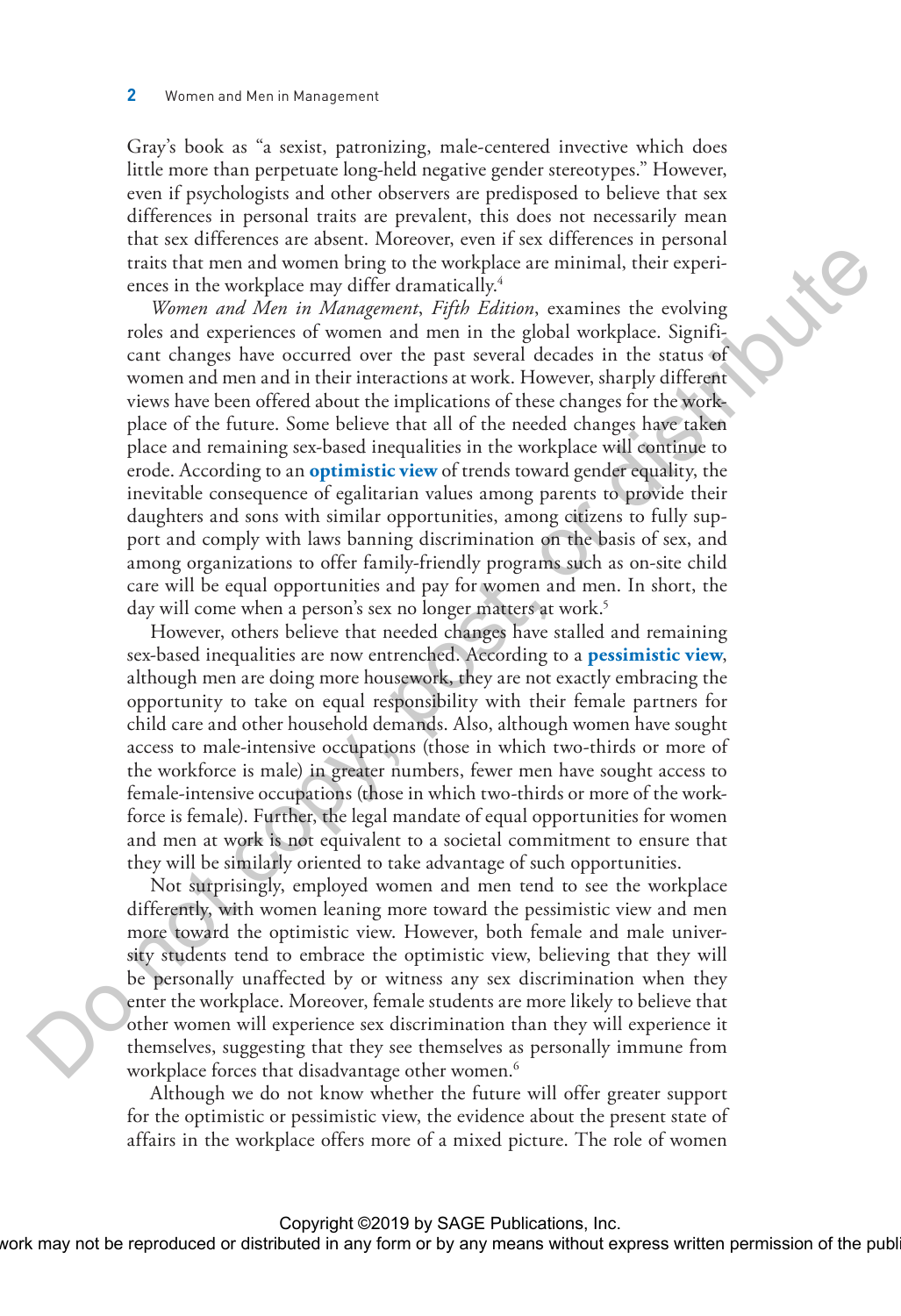in the workplace has expanded considerably in recent decades. In the United States, the proportion of women in the labor force (i.e., the proportion of all adults employed or seeking employment who are women), which was 42% in 1980, has risen to 47%. Also since 1980, the proportion of women in the labor force has increased from 36% to 46% in Australia, 29% to 41% in Chile, 7% to 21% in Egypt, 39% to 48% in France, and 12% to 25% in India. Although the current proportion of women in the labor force varies widely across countries, the trend in almost all countries has been in the same direction, toward the increased employment of women.<sup>7</sup>

Similarly, although the proportion of women in management in different countries varies widely due to differences in national culture and definitions of the term *manager*, the trend in almost all countries has been toward the increased representation of women in the managerial ranks. However, female managers remain concentrated in lower management levels and hold positions with less status, power, and authority than men. The higher the level of the organization, the fewer women are found. Around the world, a **glass ceiling** appears to restrict women's access to top management positions solely because they are women. Women are not allowed to advance in managerial hierarchies as far as men with equivalent credentials.<sup>8</sup>

Evidence about the sex composition of the top management ranks has been interpreted in sharply different ways. For example, in 1996, one (i.e., 0.2%) of the chief executive officers (CEOs) of *Fortune* 500 corporations was female. At the time of writing, 32 (6.4%) of the *Fortune* 500 CEOs are female. What should be made of this trend? It depends in part on what statistic is used to describe it. On the one hand, the increase in the proportion of female CEOs of *Fortune* 500 corporations since 1996 has been 3100.0% (from one to 32), certainly a large proportion. On the other hand, the decrease in the proportion of male CEOs of such corporations over the same period has been only 6.2% (from 499 to 468). Observers have disagreed over what this trend actually means. When the proportion reached 4.0% for the first time, one observer declared "the dawn of the age of female CEOs" and a real breakthrough for women. However, commenting on the same trend, others argued that it represented "delusions of progress" and the real story was that there are still too few female CEOs. Thus, the same trend in the status of women in top management may be interpreted both optimistically and pessimistically.9 In Chicago, 2008 (may 2008) and 2008 (may 2008) in France, and 1286 (may 2008) in the restributed in any form or by any means with the restributed in any form or both any form or both any form or both any form or both any

In addition, the economic status of women in the workplace remains lower than that of men. The average female full-time worker continues to be paid less than the average male full-time worker. This gap is partly due to the lower average wages of workers in female-intensive occupations than that of workers in male-intensive occupations. Also, women are paid less than men in the same occupation and often in the same job. The ratio of female-tomale wages for similar work is below 100% in all nations for which the World Economic Forum reports data.10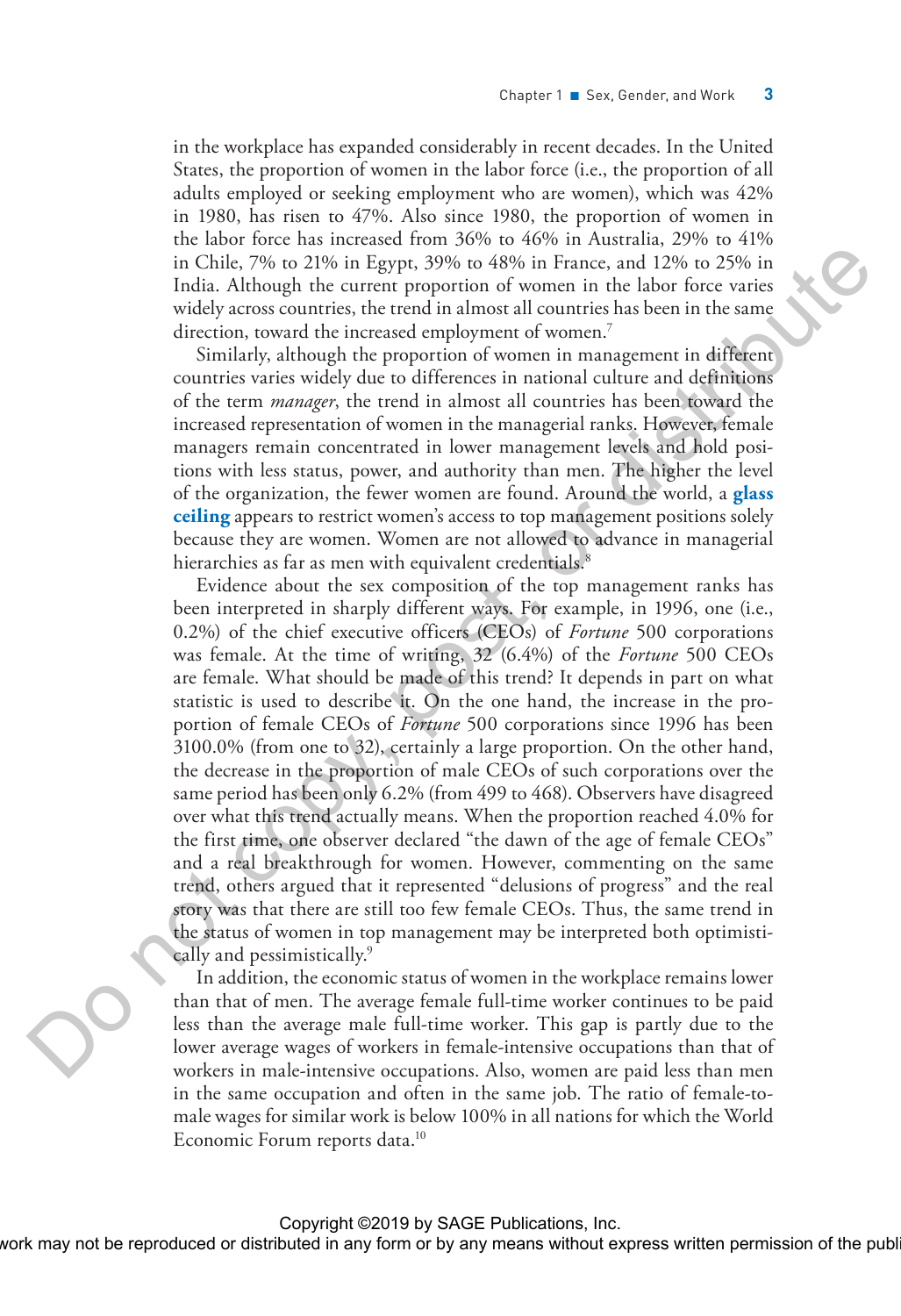#### **4** Women and Men in Management

Further, the global labor force remains sharply segregated on the basis of sex. In recent years, women have shown more interest in entering male-intensive occupations than men have shown in entering female-intensive occupations, which is not surprising because workers in male-intensive occupations are the higher paid. However, women continue to be crowded into a lower-paying set of occupations than are men.<sup>11</sup>

Overall, differences in workplace status according to biological sex remain strong, even though there have been considerable changes. Is it only a matter of time until the proportions of women and men in all managerial levels and all occupations become essentially equal, until women and men are paid equal wages for equal work, and until individuals' work experiences are unaffected by their biological sex? As we shall see, it will depend on actions that organizations and individuals take.

### SEX AND GENDER

In this book, we make a distinction between two frequently used terms: sex and gender. The term **sex** (or biological sex) refers to the binary categories of male and female, which are determined by biological characteristics of individuals such as their physiological properties and reproductive apparatus. The term **gender** refers to the psychosocial implications of being male or female, such as beliefs and expectations about what kinds of attitudes, behaviors, skills, values, and interests are more appropriate for or typical of one sex than the other. Thus, gender is a term used in a social context to refer to the role associated with being male or female.12 The computer may not be reproduced or distributed in any form or between or distributed in any form or distributed in any means with the state of the publisher distributed in any means were produced in any means were stat

However, not all individuals fall into the category of being either male or female. An **intersex** person is someone who possesses physical characteristics associated with both females and males. Also, **transgender** individuals, who identify with a sex different from the one assigned at birth, may go through a physical transition such that they become members of the sex with which they identify. Thus, categorizing individuals as either female or male does not cover all people, and being female or male is not necessarily a stable category.13

In research reviewed in this book, the study of **sex differences** generally examines how males and females actually differ. In contrast, the study of **gender differences** generally focuses on how people believe that males and females differ. For example, a sex difference in leadership style would exist if female leaders were more considerate of subordinates than male leaders were, whereas a gender difference in leadership style would exist if people believed that female leaders were more considerate of subordinates than male leaders were. However, there could be a gender difference in leadership style without a corresponding sex difference and vice versa.

As we consider the effects of sex differences on work-related behavior, we also need to consider the effects of gender differences. Sex differences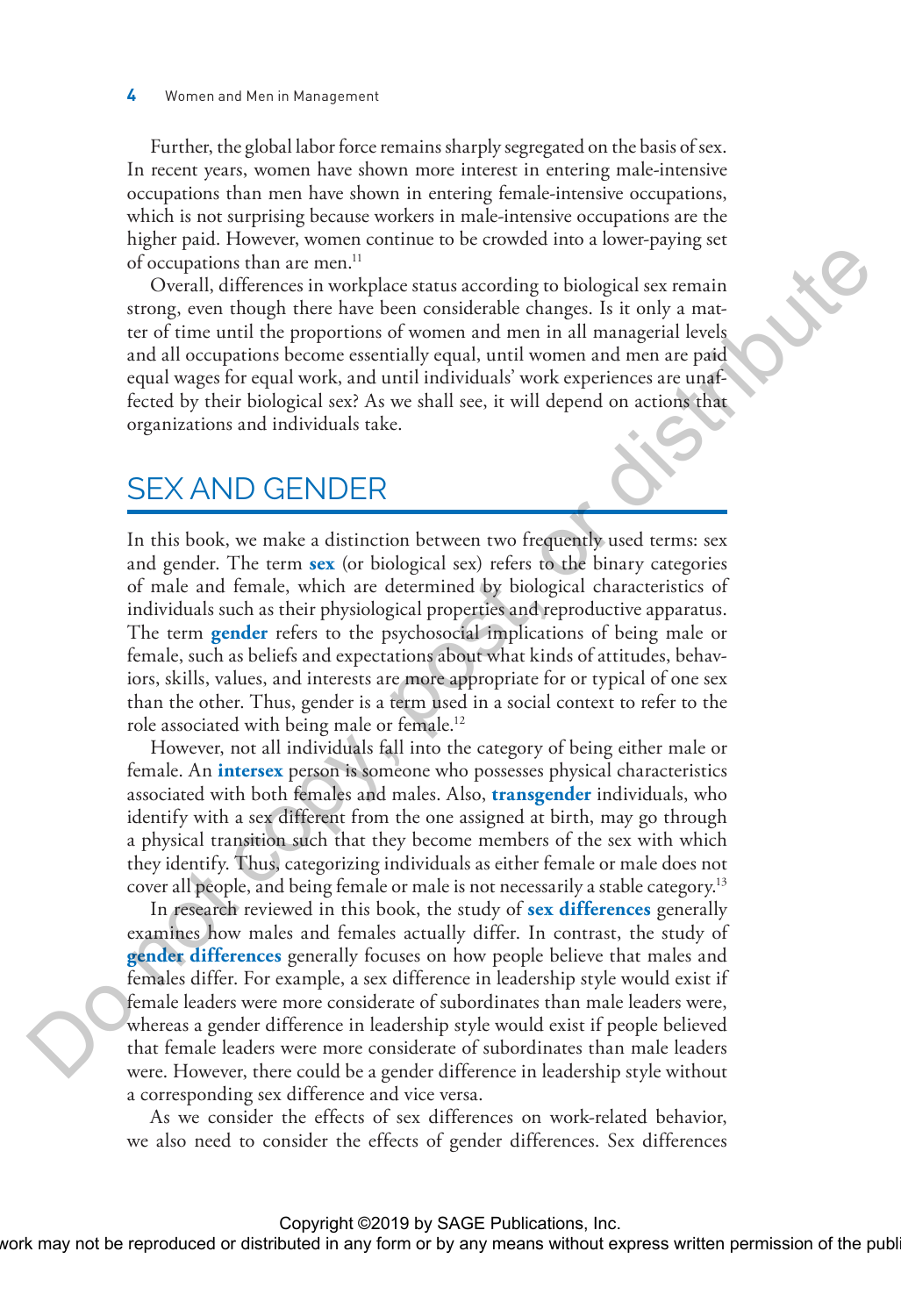influence how people are disposed to behave in work settings. Gender differences influence how people react to others' behavior in such settings. Further, gender differences can *cause* sex differences. For example, if parents believe that the developmental needs of their sons differ from those of their daughters, they may raise their children in ways that reinforce that belief. In the same vein, if supervisors believe that the skills and interests of their female and male subordinates differ, they may assign tasks to their subordinates in ways that reinforce that belief. In each case, the result is a **self-fulfilling prophecy**—when expectations cause behavior that makes the expectations come true. We identify many workplace situations in which self-fulfilling prophecies are likely to occur.<sup>14</sup>

### DIMENSIONS OF DIVERSIT

People differ in many ways, some of which are changeable, with others less amenable to change. **Primary dimensions of diversity** are essentially unchangeable (or difficult-to-change) personal characteristics that may exert significant lifelong impacts. Sex is typically classified as a primary dimension of diversity, along with race, ethnicity, age, sexual orientation, and physical abilities/disabilities. Together, primary dimensions of diversity affect our early learning experiences, and there is typically no escaping their impact throughout the course of our lives.<sup>15</sup>

**Secondary dimensions of diversity**, on the other hand, are more readily changeable personal characteristics. These characteristics are acquired and may be modified or abandoned throughout life. Education, income, marital and parental status, religion, political affiliation, and work experience are some secondary dimensions of diversity of importance to many people. People also distinguish themselves in many other ways, such as in their choices of collegiate fraternities or sororities, hobbies, activities, voluntary associations, clothing and grooming style, and music preferences. Of course, people do not completely determine their secondary dimensions of diversity. For instance, educational background, work experience, income, and marital status are also affected by other people's decisions. However, people generally exercise more control over secondary than primary dimensions of diversity in their lives. ano, work may not be repressed or distributed in the stable and interests of their finals way not be reproduced in the reproduced in any property—when expectations are belief. In each case, the expectation or by any means

Dimensions of diversity, both primary and secondary, affect your basic self-image and sense of identity. To illustrate this point, try the following exercise:

Draw a "pie chart" that identifies group affiliations that have some importance in your self-identity. These affiliations may be based on any of the primary or secondary dimensions of diversity mentioned above or on some other personal characteristic that is particularly important to you (e.g., cat or dog lover, fan of particular sports team or musical act). Indicate the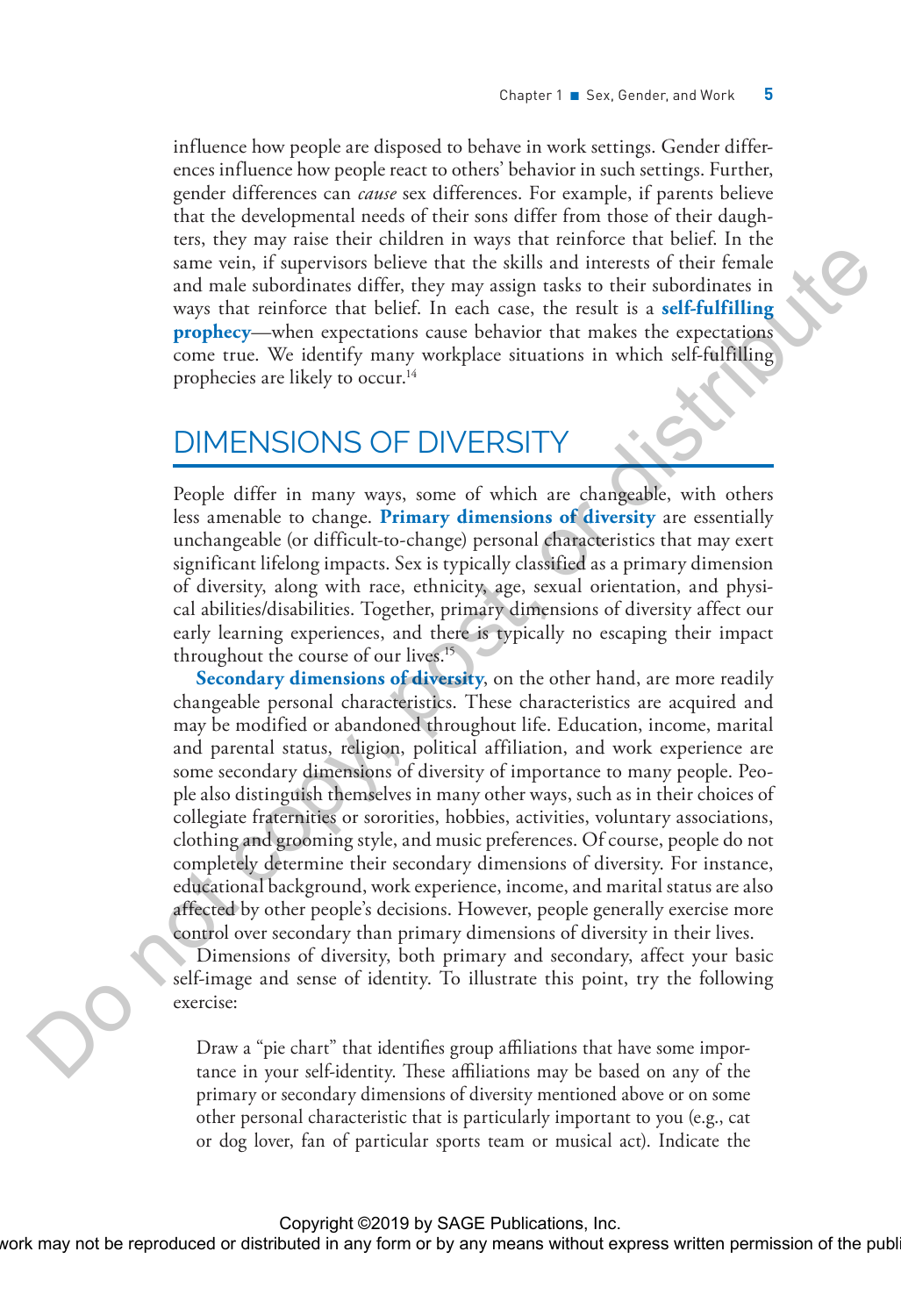#### **6** Women and Men in Management

approximate importance of each group affiliation by the size of the slice of pie that you assign it.16

Now review your pie chart. It indicates the specific group affiliations with which you most identify, which are likely to be numerous and unique to you. As Jaye Goosby Smith put it, "We are all messy mashups of identity!"17 Taylor Cox concluded from his experiences with using this exercise in diversity courses that people tend to be highly aware of the group affiliation that most distinguishes them from the majority group in a particular setting. For example, women in male-dominated settings are more likely than men in such settings to emphasize their sex in their pie charts, and Blacks in Whitedominated settings are more likely than Whites in such settings to emphasize their race. Thus, your pie chart and the identities it displays may be influenced by the setting that provides your frame of reference when you draw it—but not necessarily so.18 Which year not distributed from the spectra may have the represents and unique for the publisher or distributed in this permission of the publisher and the publisher of the publisher of the publisher of the publisher of t

Dimensions of diversity pertain to group memberships that may be visible or invisible and sometimes present individuals with choices to make. For example, people with a **visible disability** face a decision about whether to acknowledge it to others and, if so, how. Acknowledgment strategies vary from claiming the visible disability (i.e., accentuating its positive aspects and making it part of one's identity) to downplaying it (i.e., minimizing its negative aspects and redirecting attention from it); these decisions are likely to be based on anticipated reactions to the form of acknowledgment if any. People with a visible disability also vary in whether they request a workplace accommodation for the disability.19

In contrast, **sexual orientation** represents a dimension of diversity that is not necessarily visible to others. In environments in which heterosexuality is assumed unless information is provided to the contrary, **lesbian, gay, bisexual, and transgender (LGBT) individuals** face decisions about whether to "come out" to others and, if so, to whom; these decisions may be based on anticipated reactions to the potential disclosure. However, people may infer others' sexual orientation even when it is not disclosed.20

Visible or inferred dimensions of diversity may have a greater impact on how others see and react to you than on how you see yourself. For example, sex is a highly visible characteristic that is important to most people when forming their impression of someone. People have little choice about "coming out" as or acknowledging their being female or male. The psychologist Sandra Bem once asked audience members if they had ever known anyone personally without noticing that person's sex; few could answer yes. Even if sex is not important to a person's own sense of identity (i.e., left out of his or her pie chart), other people are often influenced by their beliefs and expectations associated with that person's sex.

Researchers often ignore the ways in which individuals' sex combines with other dimensions of diversity to influence their identities and experiences. **Intersectionality** refers to the notion that multiple identities intersect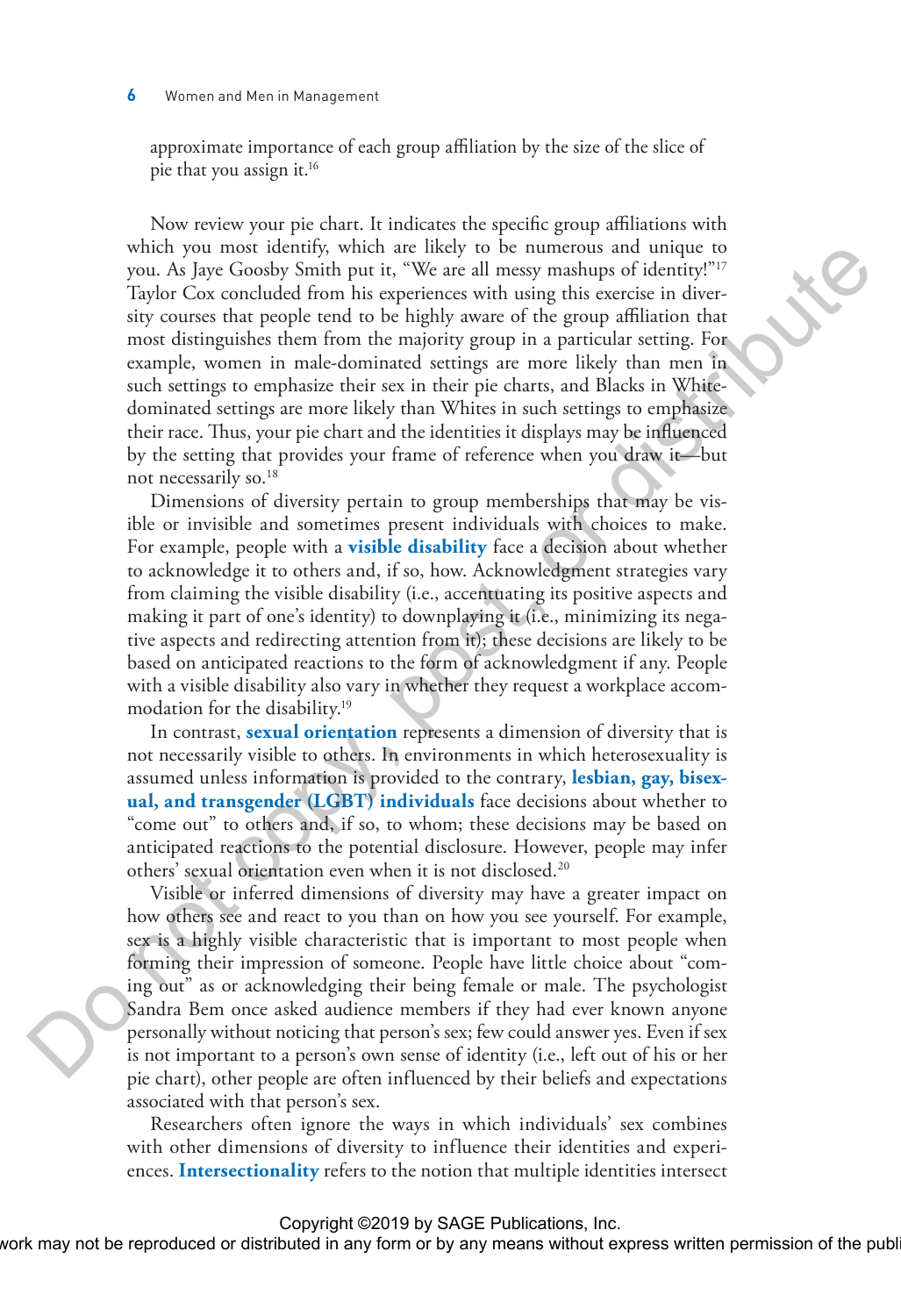or overlap to affect individuals' experiences in complex ways. As an example of how intersectionality has frequently been ignored in research, many studies of sex or gender differences have not reported or examined the influence of the racial or ethnic group of the individuals who were the focus of the study. By ignoring issues of race and ethnicity, such studies reflect an underlying assumption that sex and gender differences are similar across all racial and ethnic groups. That is, White women, Black women, Hispanic women, Asian women, and women of other racial and ethnic groups are assumed to have similar identities and experiences, as are White men, Black men, Hispanic men, Asian men, and so on. Factor in other dimensions of diversity that might have been reported and examined but were not (e.g., socioeconomic class, sexual orientation, age, etc.), and the list of assumptions about the similarity of sex and gender differences across members of different groups grows. We need to guard against making such assumptions ourselves.21

## STEREOTYPING, PREJUDIÇ **DISCRIMINATION**

People may engage in stereotyping, prejudice, and discrimination according to how they literally "see" others in terms of dimensions of diversity. **Stereotyping** consists of having a set of beliefs about the personal attributes of a group of people. It is a cognitive activity, related to thinking, learning, and remembering distinctions among groups of people. Stereotypes may be accurate or inaccurate, and positive or negative, in their depiction of the average group member, but they seldom fully characterize a particular individual within a given group. In contrast, people who display **prejudice**, or a negative attitude toward members of other groups, are engaging in an emotional activity. Stereotyping and prejudice may both be learned in childhood, which we will discuss in Chapter 3. Finally, **discrimination**, regarded as a behavioral activity, is exhibited in how people treat members of other groups and in the decisions they make about others.<sup>22</sup> underby resonant may not be repressed of the repression and the resonant may be represented in a state or distributed in any form or by any means with a state of the result of the publisher. Highering the same in the publ

However, given today's technology, discrimination may also be a digital activity. For example, in an experimental study, researchers found that Google exhibited discrimination in the ads it showed to men versus women. When simulated men visited employment-related Web pages, Google displayed ads for a career coaching agency that promoted jobs with high salaries more frequently than when simulated women visited the same Web pages. A different study found that online ads for providers of arrest records were more likely to be displayed when searches were conducted for real names that were most associated with Black people than for real names that were most associated with White people, even if the individuals searched for had no actual arrest record. These studies suggest that discrimination may be exhibited by computer software and algorithms as well as people.<sup>23</sup>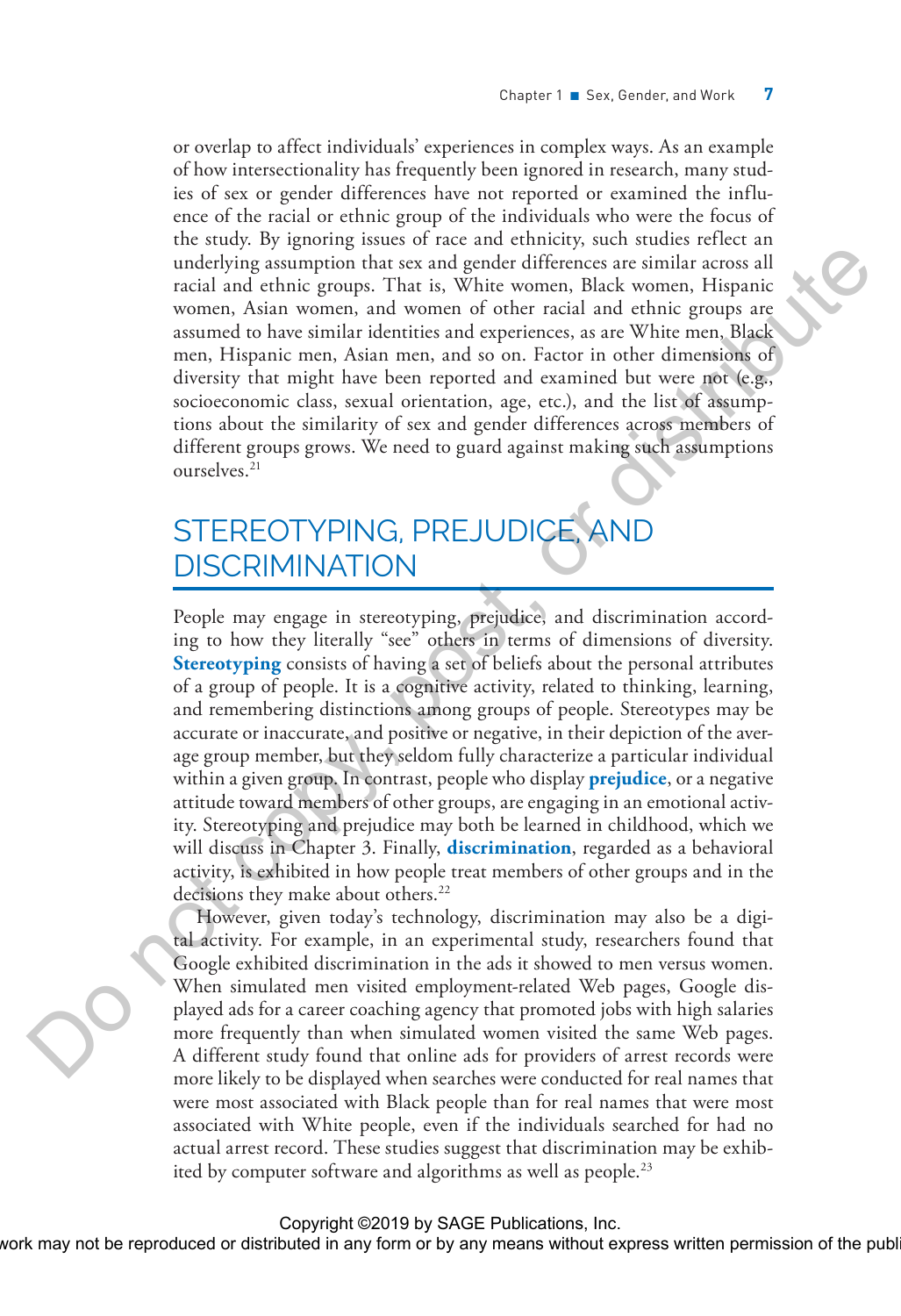We have reason to be concerned about stereotyping, prejudice, and discrimination in the workplace. All of us may be targets of these phenomena as well as engage in these phenomena. In this book, we focus on stereotyping, prejudice, and discrimination on the basis of sex, but sex represents only one of many personal characteristics that may influence individuals' experiences in the workplace.

People may be subjected to "isms" other than sexism on the basis of other visible dimensions of diversity such as race and age. **Racism** may be directed by members of any race toward members of any race. However, what "race" exactly means is debatable, and how it is used to distinguish members of one racial group from another is questionable. As Audrey and Brian Smedley stated, "Race as biology is fiction, (but) racism as a social problem is real."<sup>24</sup>

**Ageism** may be directed toward both older workers and younger workers, subjecting members of either group to negative stereotypes, prejudice, or discrimination. Curiously, discrimination against older workers is illegal in most countries, but discrimination against younger workers is perfectly legal.25

People may also be subjected to "isms" according to whether they disclose less visible dimensions of diversity, such as sexual orientation, or this information is revealed or inferred about them by others. **Heterosexism** refers to negative stereotyping, prejudice, and discrimination on the basis of sexual orientation specifically directed toward LGBT individuals. Depending on the country, or the state or municipality within a given country, workplace discrimination on the basis of sexual orientation may be legal or illegal. When it occurs, it provides a less welcoming and inclusive environment for LGBT employees that may affect workplace matters ranging from whether family photos are displayed in an office setting to who gets rewarded and how much.<sup>26</sup> In the best may not the rest and the rest and the rest and the rest or distributed in any form or be distributed in any form or by any means we are also as the publisher. The mass is defined in a more in the rest or any me

People often compare the effects of stereotyping, prejudice, and discrimination on the basis of different dimensions of diversity and offer conclusions about which "ism" (e.g., sexism, racism, ageism, heterosexism) has worse consequences. This oversimplifies the complex issues involved and ignores how "isms" may intersect. It seems more reasonable to acknowledge that sex as well as a host of other dimensions of diversity, solely or in combination, may be used as the basis for stereotyping, prejudice, and discrimination. We need to guard against all "isms" in the workplace and not be distracted by comparisons of their strength.

### WATCHING OUT FOR BIASES

People tend to have strong beliefs about whether there are fundamental differences between the capabilities of females and males. In fact, speculation about such differences is a universal phenomenon. People seldom wonder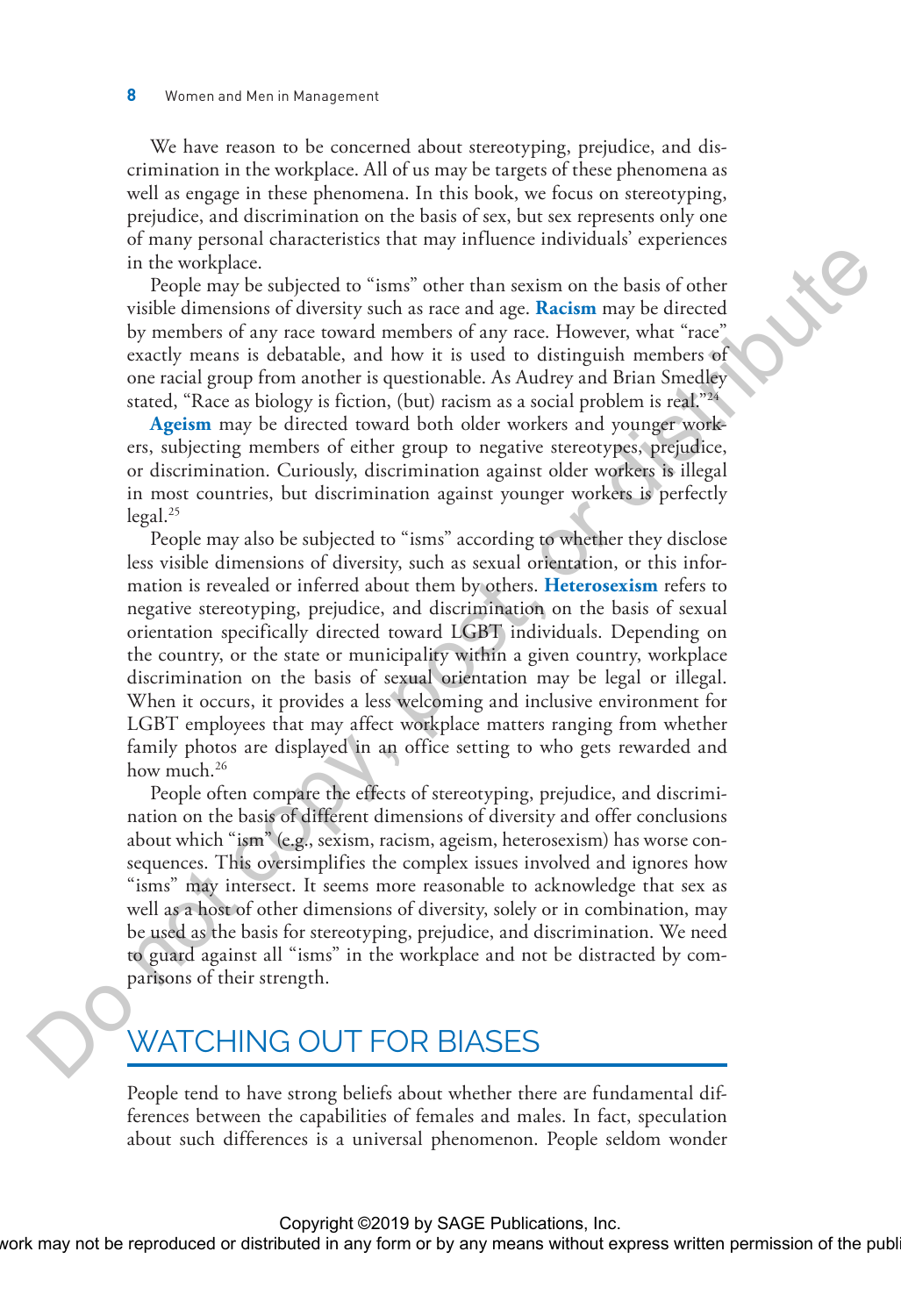whether children who differ in eye color or height also differ in personality, behavioral tendencies, or intellectual abilities. However, they do care if there are such differences between girls and boys.27

Researchers may bring either of two types of bias to the study of sex differences: alpha bias and beta bias. **Alpha bias** consists of the tendency to exaggerate sex differences. **Beta bias** consists of the tendency to minimize or ignore sex differences. Either type of bias can lead to a distortion of how the researcher sees reality.28

Such biases may be the result of the personal prejudices of researchers. If the researcher's goal is to prove that traditional stereotypes of the sexes are inaccurate and that females and males are essentially equivalent in their personalities, behavioral tendencies, and intellectual abilities, he or she is likely to demonstrate beta bias by concluding that any sex differences that are found are trivial. On the other hand, if the researcher's goal is to prove that one sex is superior to the other in some way or to justify a status quo in which women and men are seen as naturally suited to different roles and thereby deserving of different treatment, he or she is likely to demonstrate alpha bias by concluding that sex differences in personal characteristics are large and fundamental to human functioning.<sup>29</sup>

For example, one critique of modern neuroscience (the study of the structure and functioning of the nervous system and brain) is that it is inappropriately used by some neuroscientists with alpha bias to advance the notion that female and male brains are essentially different in ways that justify gender stereotypes, a notion that has been labeled as **neurosexism**. A counter-critique is that some neuroscientists are reluctant to acknowledge any sex differences that exist because they fear being inappropriately labeled as neurosexists by other neuroscientists with beta bias. If alpha or beta bias prevails regardless of the research evidence, Helen Thompson Wooley's quote at the beginning of the chapter does not seem so far-fetched.30

Also, as Susan Fiske suggested in the opening quote, the mere presence of a two-category system leads psychologists as well as other people to view the two categories as opposites. For example, parents with two children tend to describe each in contrast to the other (e.g., "Tom is more of a leader and Joe is more of a follower"). However, parents with three or more children tend to focus on the unique aspects of each child (e.g., "Kristin enjoys rooting for her favorite baseball team, Melissa likes to produce school plays, Rob likes camping, Will enjoys photography, and Nate likes to bang the drums"). Similarly, anthropologists who have done fieldwork in only two cultures tend to emphasize the differences between these cultures, whereas anthropologists with wider field experience are more aware of the diversity of human experience. The same phenomenon may occur for sex. Because most people fall into one of two categories, there is little opportunity for researchers to gain "wider field experience" with a third or fourth sex. As a result, people tend to focus on the differences between males and females, thereby reinforcing alpha bias. exaggeers see are likely <sup>28</sup> to the consider the tendency or minimize or the reproduced or distributed in any form or by any means with the result of the permission of the result of the permission of the result of the pe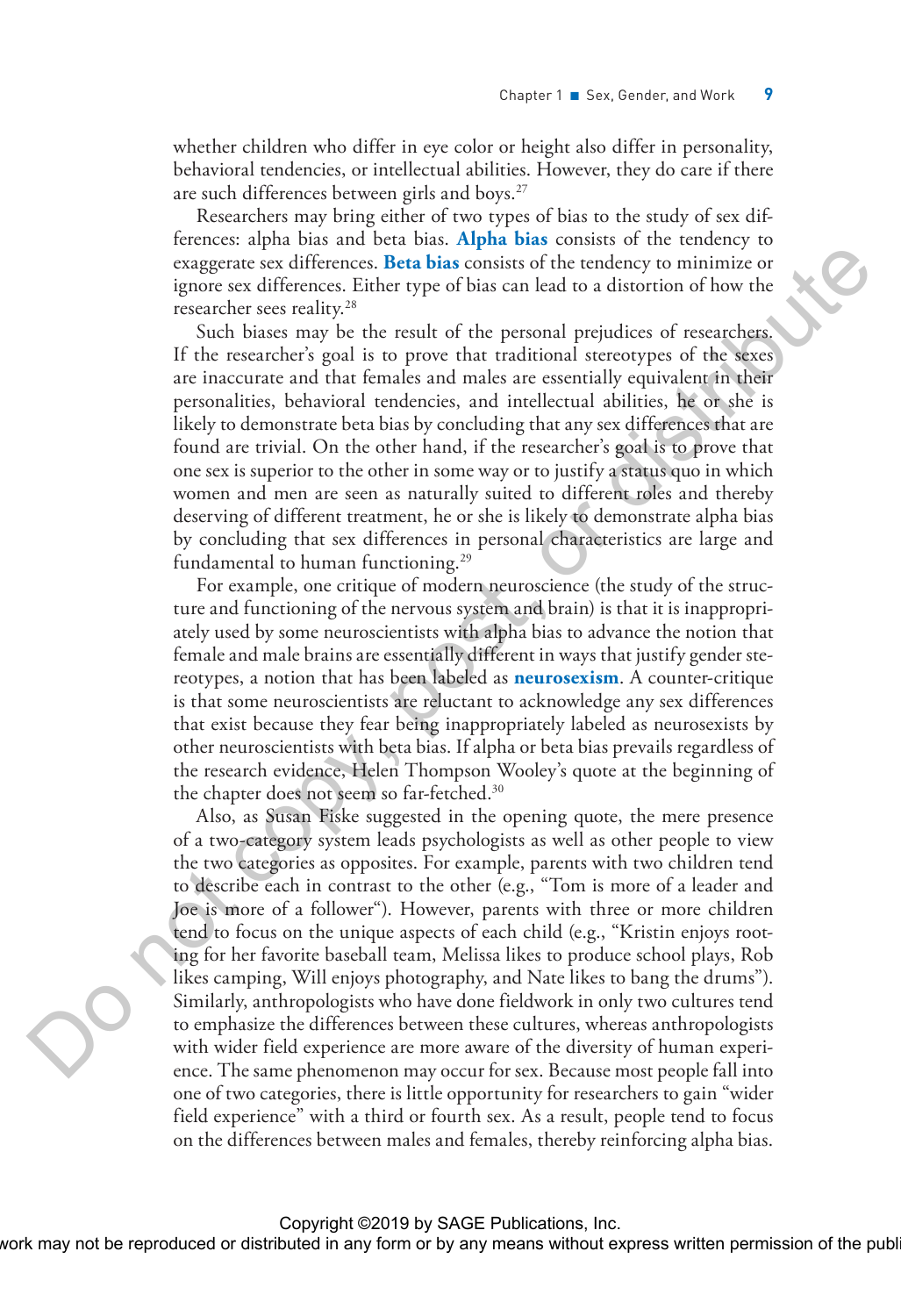Almost every researcher of sex differences belongs to one of the two groups being examined. Researchers may be more likely to report sex differences that reflect favorably on members of their own sex. Moreover, the popular media tend to exhibit alpha bias in their choice of which research results to publicize. Findings of sex differences are glamorized and magnified, whereas findings of sex similarities receive much less media attention.<sup>31</sup>

Fundamentally, people may be naturally inclined to focus on information or opinions that support their particular worldview, which explains why biases arise but not what to do about them. People may adopt cognitive strategies to reduce or eliminate their biases such as by asking themselves to consider the opposite point of view before acting or reacting; this strategy encourages them to consider contrary evidence they would otherwise ignore. However, they first need to recognize that they are biased and then work toward becoming "debiased," tendencies that do not appear to be present in many commentators on sex similarities and differences.<sup>32</sup>

Overall, it seems realistic to expect that some sex differences will be small to nonexistent, others will be moderate, and still others will be large. However, we need to be aware of the possibility of biases, both in researchers and in media accounts of research on sex differences, that affect what research findings are reported and how they are interpreted. We also need to guard against two dangerous assumptions that may be made about the results of research. First, if a sex difference is found in some aspect of human behavior, this does not mean that all males do something and all females do something quite different. Second, sex differences that are found are not necessarily biologically based and therefore automatically present and not subject to change. Indeed, the behavior of females and males is highly subject to social influences, as we shall see throughout the book.<sup>33</sup> Fiduce functions was not be represented or distributed valid or distributed in any form or or priori which is any form or beric publisher which explains the reproduced or distributed in a publisher. Which explains were ve

### ORGANIZATION OF THE BOOK

The book begins its analysis of the transition in female/male work relationships by looking back in time. Chapter 2 provides a historical perspective on the economic roles of women and men. It examines influences such as the occurrence of two major world wars, the passage of equal employment opportunity laws, a women's liberation movement, and concerns over sexually oriented behavior in the workplace. The economic status of women and men in today's workplace is described in terms of sex differences in labor force participation, occupation, and pay.

Chapter 3 examines sex and gender differences that affect the behavior of women and men in the workplace. This chapter reviews some of the major findings of psychological research on sex differences. Key concepts such as gender stereotypes, gender roles, gender identity, and sexism that are critical to understanding male/female interactions are introduced. The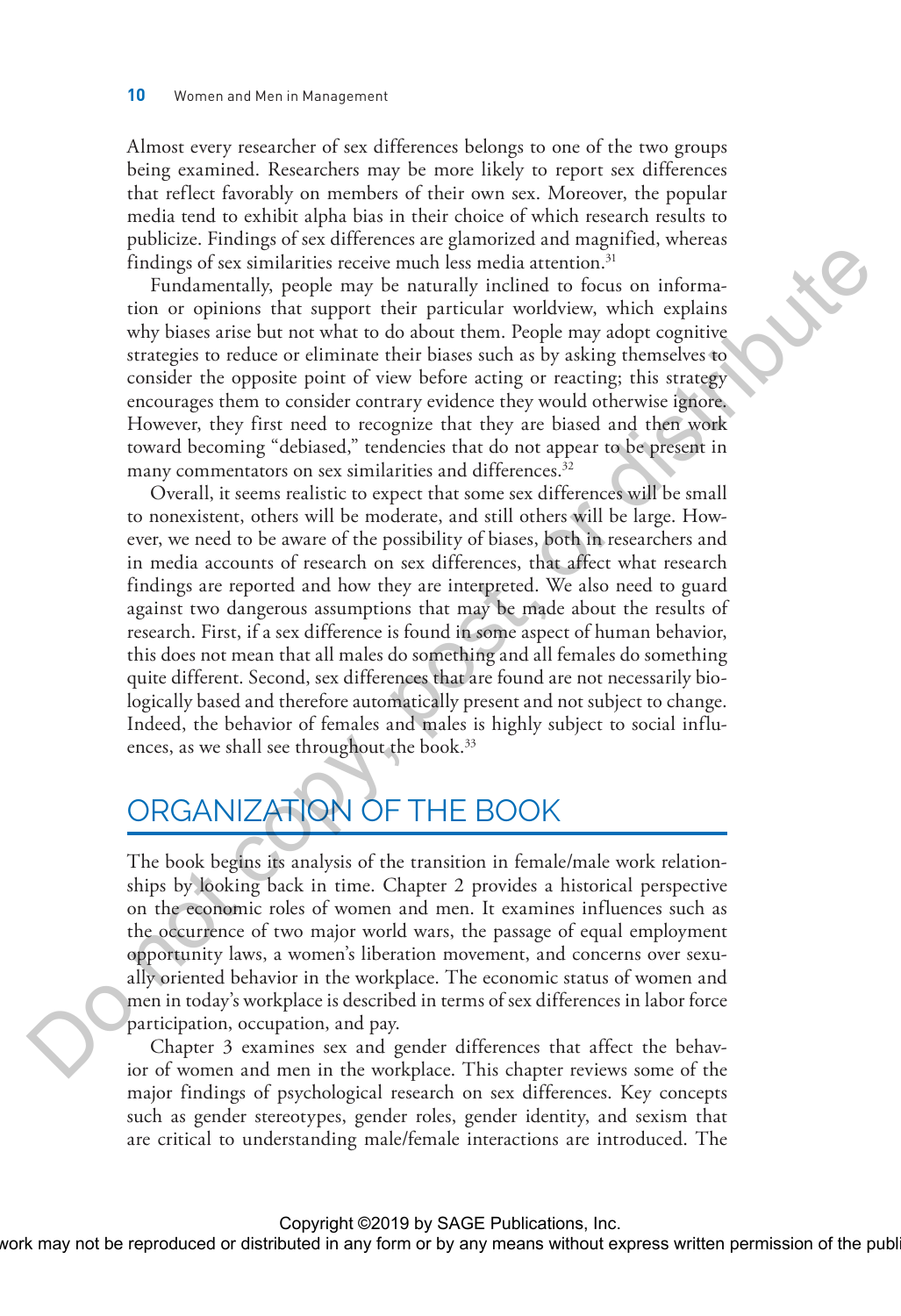ways in which parents, schools, and media convey gender role expectations to children, as well as the limitations of strict adherence to gender roles in adults, are explored.

Chapter 4, coauthored with Laura Graves, considers how individuals and organizations make decisions about establishing employment relationships. For individuals, these decisions entail choosing which job opportunities to pursue and which job offers to accept; for organizations, they entail choosing which applicants to hire. The chapter describes how differences in men's and women's job search strategies and reactions to specific jobs and organizations lead them to seek and obtain very different employment opportunities. It also examines sex discrimination in organizations' hiring decisions, including how and when sex discrimination occurs and who discriminates against whom. Recommendations are offered for reducing sex and gender effects on the employment decisions of individuals and organizations.

Chapter 5, also coauthored with Laura Graves, considers the effects of sex and gender on behavior in diverse teams. The chapter analyzes differences in how men and women behave and are evaluated in mixed-sex teams. It also examines how the sex composition of the team influences the experiences of male and female team members and the team's effectiveness. It suggests that mixed-sex teams are susceptible to a host of problems, the severity of which depends on a number of situational factors. The chapter concludes with recommendations for actions that team members and leaders may take to facilitate the functioning of mixed-sex teams.

Chapter 6 examines the effects of leader preferences and stereotypes in relation to gender stereotypes on how leadership is exhibited in organizations. Despite the increased proportion of women in management, leader stereotypes continue to reflect the beliefs of "think manager—think male" and "think manager—think masculine." Sex differences in actual leader behavior and effectiveness are examined to determine whether there is any basis to these stereotypes. Barriers to women's attainment of top executive positions are also discussed. Organizations are urged to take actions to ensure that capable leaders regardless of their sex have equal chances to be chosen for leader roles at all levels and succeed in these roles. To individual, these decisions excell dooning which plooper<br>maries to mean this photon or a publisher of the representation of the<br>system or the representation of the system of the copy wave in the representation<br>wave in

Chapter 7 explores issues pertaining to the presence of sexually oriented behavior in the workplace, including sexual harassment (unwelcome sexual attention directed toward others) and workplace romance (mutually desired relationships between two people at work). It examines the causes and consequences of both types of sexually oriented behavior. Actions are recommended for both organizations and individuals to deal with sexual harassment and to minimize the disruption caused by workplace romances.

Chapter 8 considers what it takes for individuals to achieve a sense of work-family balance in their lives. It examines sex differences in how people define and measure personal "success." It reviews the increasing diversity of family structures. It describes how individuals' experiences of the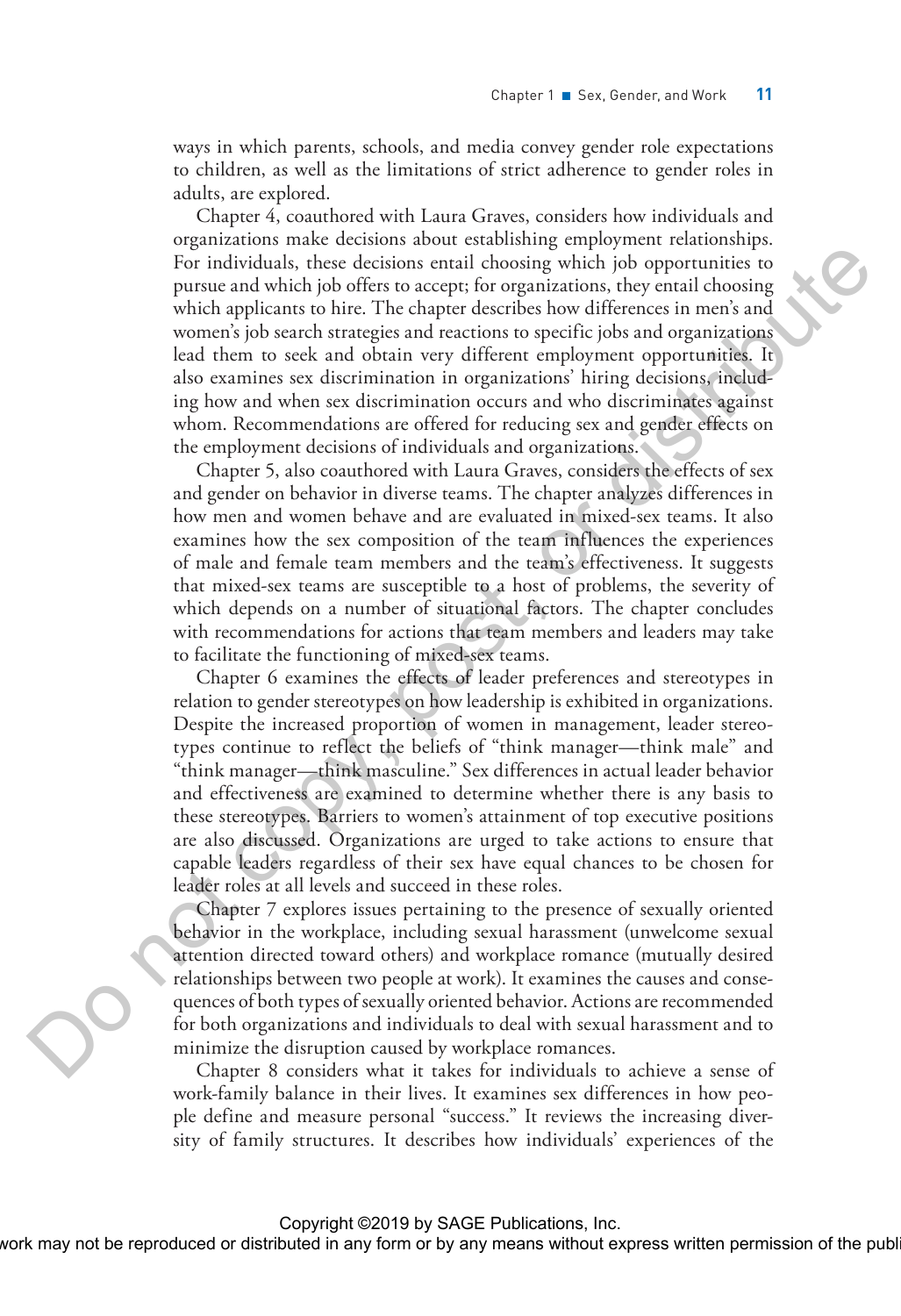work-family interface may be both positive and negative, depending on the extent to which they segment or integrate these two roles. It considers sex differences in how individuals take family factors into account in making important work decisions. It also considers how different types of dual-career couples make decisions about each other's involvement in work and family activities. The chapter concludes with actions that organizations may take to enhance employees' work-family balance as well as actions that individuals and couples may take on their own behalf.

Chapters 1 through 8 identify numerous issues related to sex and gender that arise in today's workplace. Chapter 9 offers solutions to these problems. It argues that organizations gain from promoting nondiscrimination, diversity, and inclusion on the basis of sex as well as other job-irrelevant personal characteristics. It details the laws and regulations with which organizations must comply to avoid legal charges of discrimination as well as the costs of discrimination whether illegal or not. It also presents the business case for promoting diversity (i.e., representation of members of different groups in all jobs and levels) and inclusion (i.e., acceptance of members of all groups in the organizational culture). Numerous actions are outlined for organizations to achieve nondiscriminatory, diverse, and inclusive cultures. are<br>view or by the controller such a such as exclusion any take to exact a<br>such any form or by any form or better or the representation of the publisher. Chapets 1 through 8 identify numerous issues related to text and ex

In summary, *Women and Men in Management*, *Fifth Edition*, covers a wide range of topics. It describes female and male work roles in the past and present. The effects of sex and gender on childhood development and adult behavior are considered. It examines how sex and gender influence individuals' experiences as job candidates, team members, managers, and family members. Issues associated with the expression of sexuality in the workplace are explored. Finally, this book offers concrete recommendations for individuals and organizations to ensure that all people feel successful according to their own definition of success, whatever their sex may be.

### **Notes**

- 1. Woolley, H. T. (1910). A review of the recent literature on the psychology of sex. *Psychological Bulletin, 7,* 335.
- 2. Fiske, S. T. (2010). Venus and Mars or down to Earth: Stereotypes and realities of gender differences. *Perspectives on Psychological Science, 5,* 688–692.
- 3. Milar, K. S. (2000). The first generation of women psychologists and the psychology of women. *American Psychologist, 55,* 616–619.
- 4. Gray, J. (2012). *Men are from Mars, women are from Venus: The classic guide to understanding the opposite sex,* 20th anniversary edition. New York: HarperCollins; Gray, J. (2017). *Beyond Mars and Venus.* Dallas, TX: BenBalla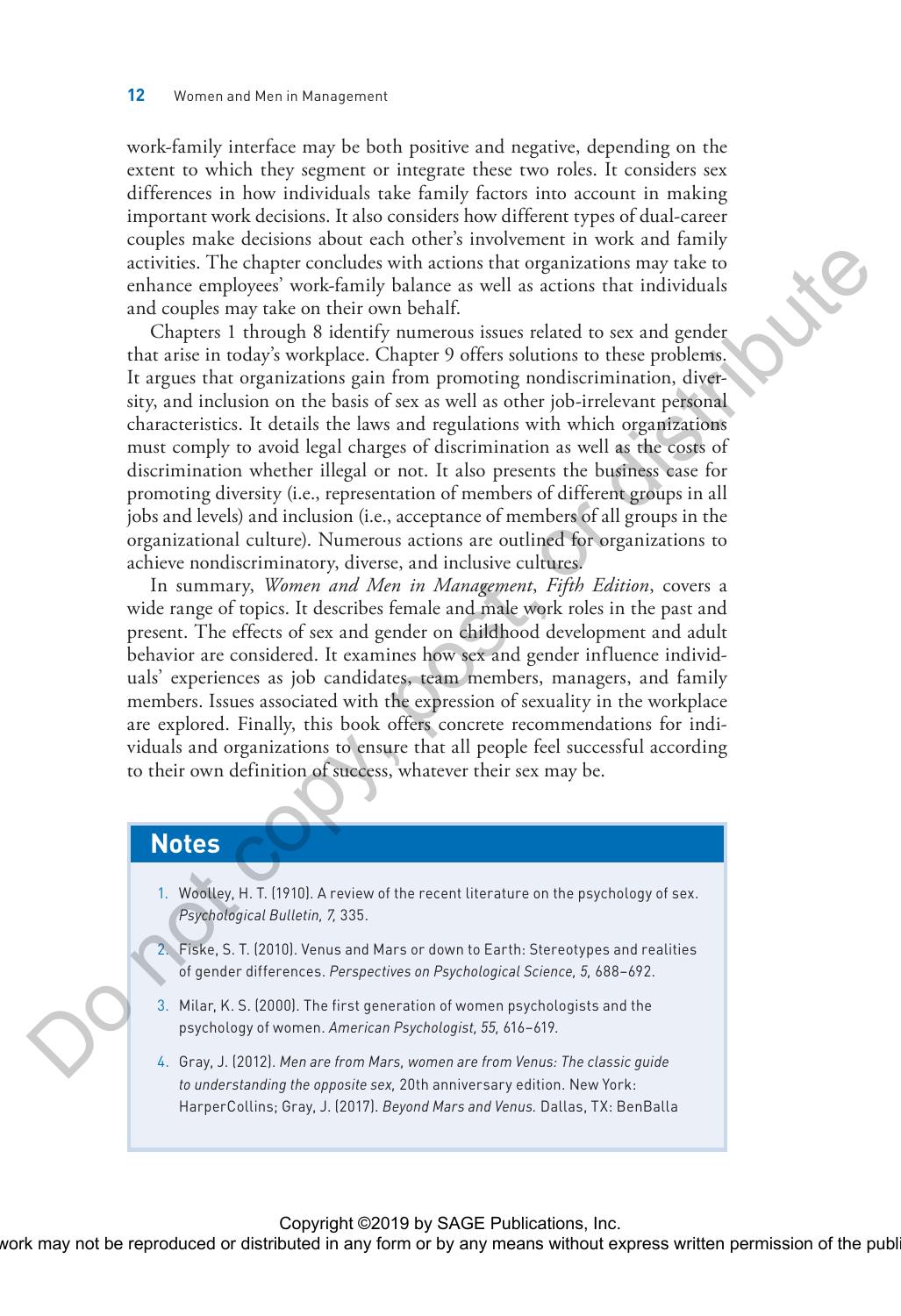Books; Hamson, S. (2003). *The rebuttal from Uranus.* Retrieved May 19, 2009, from http://ourworld.compuserve.com/homepages/women\_rebuttal\_from\_ uranus/.

- 5. Blau, F. D., Brinton, M. C., & Grusky, D. B. (Eds.). (2006). *The declining significance of gender?* (pp. 3–34). New York: Russell Sage Foundation.
- 6. Waller, N. (2015, September 27). How men and women see the workplace differently. *Wall Street Journal.* Retrieved July 3, 2017, from http://graphics .wsj.com; Sipe, S. R., Larson, L., McKay, B. A., & Moss, J. (2016). Taking off the blinders: A comparative study of university students' changing perceptions of gender discrimination in the workplace from 2006 to 2013. *Academy of Management Learning & Education, 15,* 232–249; Sipe, S. R., Johnson, C. D., & Fisher, D. K. (2009). University students' perceptions of gender discrimination in the workplace: Reality versus fiction. *Journal of Education for Business, 84,* 339–349.
- 7. Current data: International Labour Organization. (2017). *ILOSTAT–ILO database of labour statistics,* computed from Excel spreadsheet on employment by sex and age. Retrieved July 4, 2017, from http://www.ilo.org/statistics-anddatabases; 1980 data: International Labour Office. (2002). *LABORSTA-Internet database,* computed from Table 2A. Retrieved April 4, 2002, from http:// laborsta.ilo.or.
- 8. Catalyst. (2017). *Pyramid: Women in S&P 500 companies.* New York: Catalyst. Retrieved January 8, 2018, from http://www.catalyst.org; Powell, G. N., & Butterfield, D. A. (2015). The glass ceiling: What have we learned 20 years on? *Journal of Organizational Effectiveness: People and Performance, 2,* 306–326; International Labour Office. (1993). Unequal race to the top. *World of Work: The Magazine of the International Labour Office* (U.S. ed.), *2,* 6–7.
- 9. *Fortune* editors. (2017, June 7). These are the women CEOs leading *Fortune* 500 companies. *Fortune.* Retrieved January 8, 2018, from http://fortune.com; Brooke-Marciniak, B. (2015, March 3). The real story: There are not enough women CEOs. *Forbes.* Retrieved March 10, 2015, from http://www.forbes .com; Catalyst. (2014). *Historical list:* Fortune *500 CEO positions held by women.* New York: Catalyst. Retrieved June 19, 2015, from http://www.catalyst.org; Parker, T. (2013, January 1). The dawn of the age of female CEOs. *Investopedia.* Retrieved September 17, 2015, from http://www.investopedia.com; Carter, N. M., & Silva, C. (2010). Women in management: Delusions of progress. *Harvard Business Review, 88*(3), 19–21; S. But, F. C. But, T. C. But, T. C. But, T. But, T. But, I. D. But, T. D. But, T. D. But is a state of the publisher in any form or but the publisher in any form or but the publisher. A comparison of the publisher is a co
	- 10. World Economic Forum. (2017). *The global gender gap report 2017.* Cologny/ Geneva, Switzerland: World Economic Forum. Retrieved January 8, 2018, from https://www.weforum.org; Lips, H. M. (2013). The gender pay gap: Challenging the rationalization. Perceived equity, discrimination, and the limits of human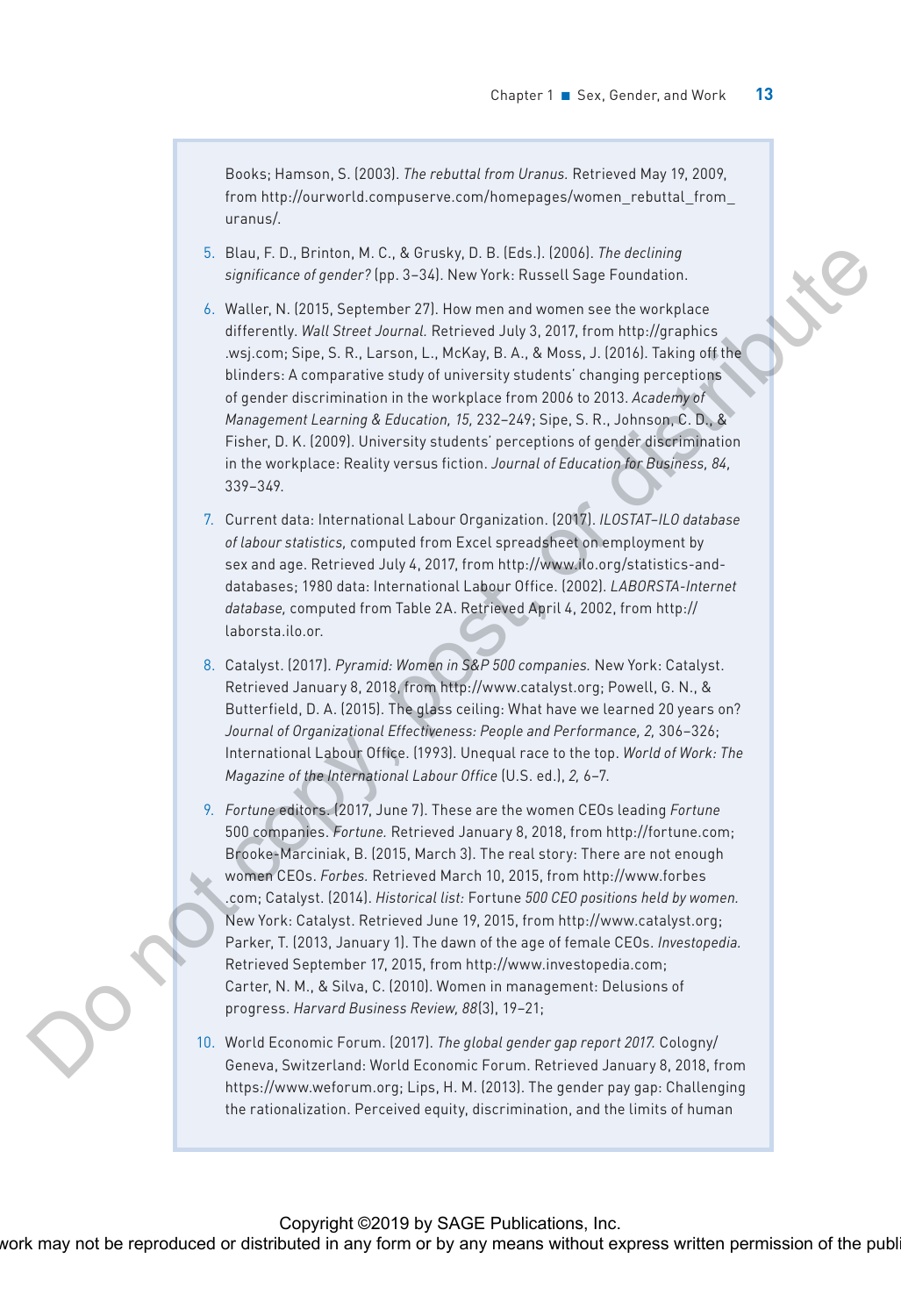capital models. *Sex Roles, 68,* 169–185; Mandel, H. (2013). Up the down staircase: Women's upward mobility and the wage penalty for occupational feminization, 1970–2007. *Social Forces, 91,* 1183–1207; Blau, F. D., & Kahn, L. M. (2006). The gender pay gap: Going, going . . . but not gone. In F. D. Blau, M. C. Brinton, & D. B. Grusky (Eds.), *The declining significance of gender?* (pp. 37–66). New York: Russell Sage Foundation.

- 11. Charles, M. (2011). A world of difference: International trends in women's economic status. *Annual Review of Sociology, 37,* 355–371; England, P. (2006). Toward gender equality: Progress and bottlenecks. In F. D. Blau, M. C. Brinton, & D. B. Grusky (Eds.), *The declining significance of gender?* (pp. 245–264). New York: Russell Sage Foundation.
- 12. Caplan, P. J., & Caplan, J. B. (2009). *Thinking critically about research on sex and gender* (3rd ed.). Boston: Lippa, R. A. (2005). *Gender, nature, and nurture* (2nd ed.). Mahwah, NJ: Erlbaum; Archer, J., & Lloyd, B. (2002). *Sex and gender* (2nd ed.). Cambridge, UK: Cambridge University Press; Korabik, K. (1999). Sex and gender in the new millennium. In G. N. Powell (Ed.), *Handbook of gender and work* (pp. 3–16). Thousand Oaks, CA: Sage; Unger, R. K. (1979). Toward a redefinition of sex and gender. *American Psychologist, 34,* 1085–1094. This work may not be reproduced or distributed in any form or by any means with  $\alpha$  the results with  $\alpha$  form or by any means without express with  $\alpha$  be repressed to the publisher of the publisher. The publisher of th
	- 13. Köllen, T. (2016). Intersexuality and trans-identities within the diversity management discourse. In T. Köllen (Ed.), *Sexual orientation and transgender issues in organizations: Global perspectives on LGBT workforce diversity* (pp. 1–20). Switzerland: Springer; Pichler, S., & Ruggs, E. N. (2015). LGBT workers. In A. J. Colella & E. B. King (Eds.), *The Oxford handbook of workplace discrimination.* Retrieved July 5, 2017, from http://www.oxfordhandbooks.com.
	- 14. Eden, D. (2003). Self-fulfilling prophecies in organizations. In J. Greenberg (Ed.), *Organizational behavior: The state of the science* (2nd ed., pp. 91–122). Mahwah, NJ: Erlbaum; Geis, F. L. (1993). Self-fulfilling prophecies: A social psychological view of gender. In A. E. Beall & R. J. Sternberg (Eds.), *The psychology of gender* (pp. 9–54). New York: Guilford.
	- 15. Loden, M., & Rosener, J. B. (1991). *Workforce America: Managing employee diversity as a vital resource.* Homewood, IL: Business One Irwin.
	- 16. Cox, T., Jr. (1993). *Cultural diversity in organizations: Theory, research & practice.* San Francisco: Berrett-Koehler, pp. 48–51.
	- 17. J. G. Smith, personal communication, July 5, 2017
	- 18. Cox.
	- 19. Lyons, B. J., Martinez, L. R., Ruggs, E. N., Hebl, M. R., Ryan, A. M., O'Brien, K. R., & Roebuck, A. (in press). To say or not to say: Different strategies for acknowledging a visible disability. *Journal of Management;* Santuzzi, A. M., & Waltz, P. R. (2016). Disability in the workplace: A unique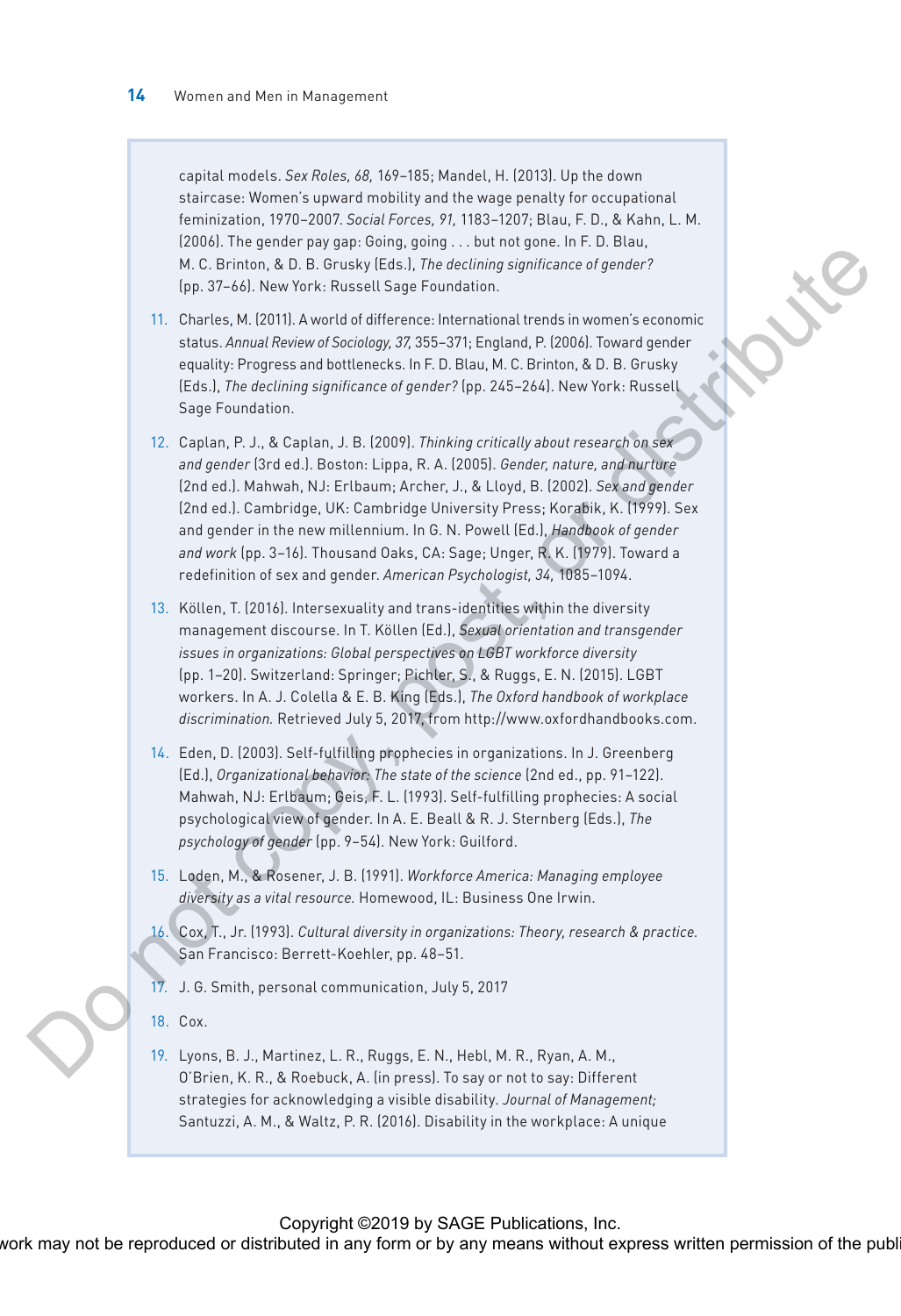and variable identity. *Journal of Management, 42,* 1111–1135; Baldridge, D. C., & Veiga, J. F. (2001). Toward a greater understanding of the willingness to request an accommodation: Can requesters' beliefs derail the Americans with Disabilities Act? *Academy of Management Review, 26,* 85–99.

- 20. Brower, T. (2016). Visibility and the workplace experiences of trans persons in the United States. In T. Köllen (Ed.), *Sexual orientation and transgender issues in organizations: Global perspectives on LGBT workforce diversity* (pp. 149–166). Cham, Switzerland: Springer; Pichler & Ruggs; Ragins, B. R., Singh, R., & Cornwell, J. M. (2007). Making the invisible visible: Fear and disclosure of sexual orientation at work. *Journal of Applied Psychology, 92,* 1103–1118; Griffith, K. H., & Hebl, M. R. (2002). The disclosure dilemma for gay men and lesbians: "Coming out" at work. *Journal of Applied Psychology, 87,* 1191–1199; Ragins, B. R., & Cornwell, J. M. (2001). Pink triangles: Antecedents and consequences of perceived workplace discrimination against gay and lesbian employees. *Journal of Applied Psychology, 86,* 1244–1261. This work may not be reproduced or distributed in any form or by any means with the reproduced or distributed in any form or by any means with  $\alpha$  any form or by any means with  $\alpha$  any  $\alpha$  any  $\alpha$  be represented in a
	- 21. Cole, E. R. (2009). Intersectionality and research in psychology. *American Psychologist, 64,* 170–180; Shields, S. A. (2008). Gender: An intersectionality perspective. *Sex Roles, 59,* 301–311; Bowleg, L. (2008). When Black + lesbian + woman ≠ Black lesbian woman: The methodological challenges of qualitative and quantitative intersectionality research. *Sex Roles, 59,* 312–325; Ferdman, B. M. (1999). The color and culture of gender in organizations: Attending to race and ethnicity. In G. N. Powell (Ed.), *Handbook of gender and work* (pp. 17–34). Thousand Oaks, CA: Sage.
	- 22. Fiske, S. T. (1998). Stereotyping, prejudice, and discrimination. In D. T. Gilbert, S. T. Fiske, & G. Lindzey (Eds.), *The handbook of social psychology* (Vol. 2, 4th ed., pp. 357–411). Boston: McGraw-Hill; Dovidio, J. F., Hewstone, M., Glick, P., & Esses, V. M. (Eds.). (2010). *The Sage handbook of prejudice, stereotyping, and discrimination.* Los Angeles: Sage; Nelson, T. D. (Ed.). (2009). *Handbook of prejudice, stereotyping, and discrimination.* New York: Psychology Press.
	- 23. Fisman, R., & Luca, M. (2016). Fixing discrimination in online marketplaces. *Harvard Business Review, 94*(12), 89–95; Miller, C. C. (2015, July 9). When algorithms discriminate. *New York Times.* Retrieved July 18, 2017, from https://nytimes.com; Datta, A., Tschantz, M. C., & Datta, A. (2015). Automated experiments on ad privacy settings: A tale of opacity, choice, and discrimination. *Proceedings on Privacy Enhancing Technologies, 1,* 92–112; Sweeney, L. (2013). Discrimination in online ad delivery. *Communications of the ACM, 56*(5), 44–54.
	- 24. Jones, K. P., Sabat, I. E., King, E. B., Ahmad, A., McCausland, T. C., & Chen, T. (2017). Isms and schisms: A meta-analysis of the prejudice-discrimination relationship across racism, sexism, and ageism. *Journal of Organizational Behavior,* 38, 1076–1110; Richeson, J. A., & Sommers, S. R. (2016). Toward